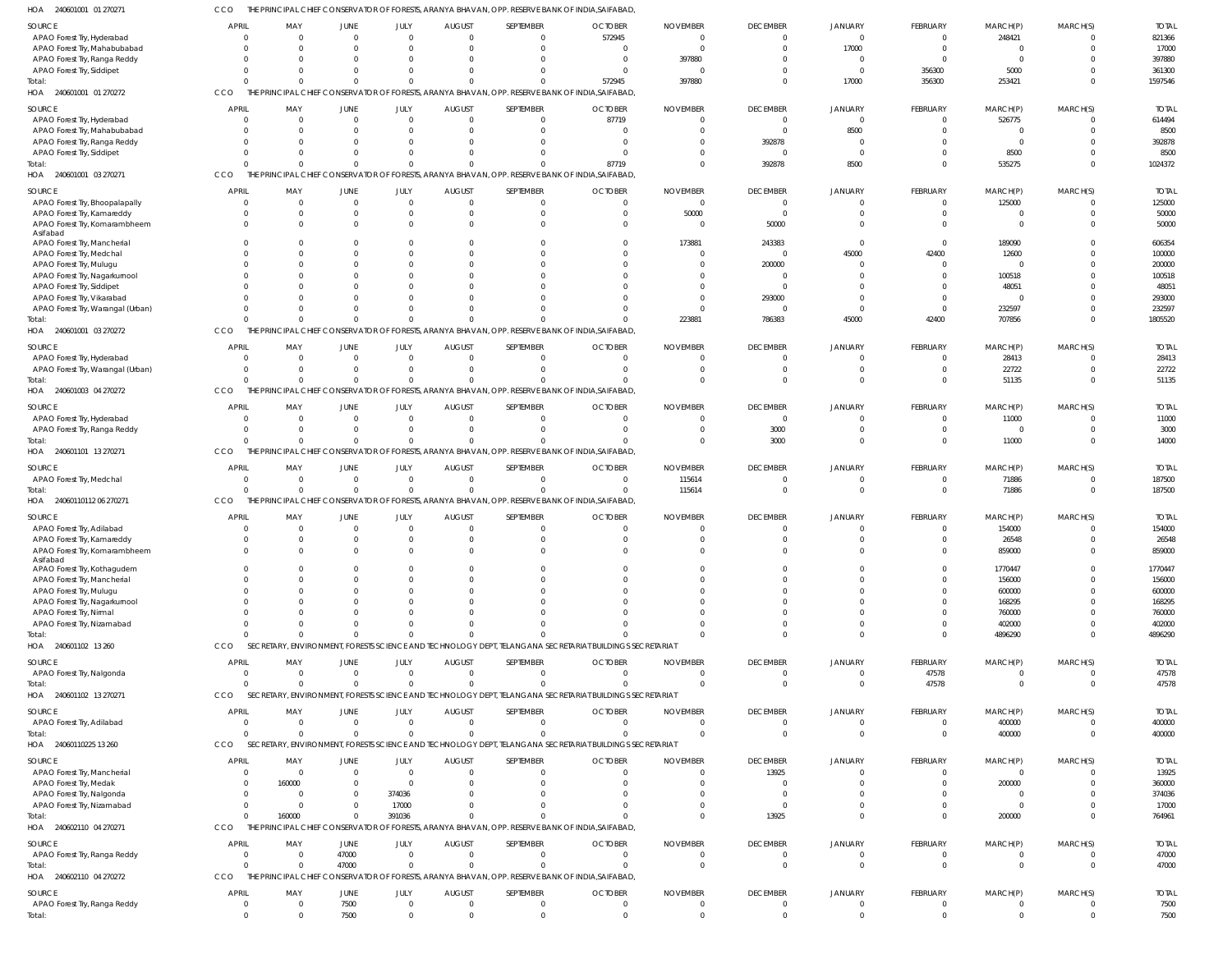| SOURCE                            | <b>APRIL</b> | MAY          | JUNE        | JULY           | <b>AUGUST</b>  | SEPTEMBER      | <b>OCTOBER</b>                                                                                   | <b>NOVEMBER</b> | <b>DECEMBER</b> | <b>JANUARY</b> | <b>FEBRUARY</b>          | MARCH(P)       | MARCH(S) | <b>TOTAL</b> |
|-----------------------------------|--------------|--------------|-------------|----------------|----------------|----------------|--------------------------------------------------------------------------------------------------|-----------------|-----------------|----------------|--------------------------|----------------|----------|--------------|
| APAO Forest Try, Hyderabad        | $\Omega$     | $\Omega$     | $\Omega$    | $\Omega$       | $\Omega$       | $\mathbf{0}$   | $\Omega$                                                                                         | $\Omega$        | $\Omega$        | $\Omega$       | $\overline{0}$           | 15000          | $\Omega$ | 15000        |
| APAO Forest Try, Warangal (Urban) |              | $\Omega$     | $\Omega$    | $\Omega$       | $\Omega$       | $\Omega$       | $\cap$                                                                                           | $\Omega$        | $\Omega$        | $\Omega$       | $\overline{0}$           | 13932          | $\Omega$ | 13932        |
| Total:                            |              | $\Omega$     | $\Omega$    | $\Omega$       | $\Omega$       | $\Omega$       |                                                                                                  | $\Omega$        | $\Omega$        | $\Omega$       | $\Omega$                 | 28932          | $\Omega$ | 28932        |
|                                   |              |              |             |                |                |                |                                                                                                  |                 |                 |                |                          |                |          |              |
| HOA 240602111 04 270272           | CCO          |              |             |                |                |                | THE PRINCIPAL CHIEF CONSERVATOR OF FORESTS, ARANYA BHAVAN, OPP. RESERVE BANK OF INDIA, SAIFABAD, |                 |                 |                |                          |                |          |              |
| SOURCE                            | <b>APRIL</b> | MAY          | <b>JUNE</b> | JULY           | <b>AUGUST</b>  | SEPTEMBER      | <b>OCTOBER</b>                                                                                   | <b>NOVEMBER</b> | <b>DECEMBER</b> | <b>JANUARY</b> | FEBRUARY                 | MARCH(P)       | MARCH(S) | <b>TOTAL</b> |
|                                   |              |              |             |                |                |                |                                                                                                  |                 |                 |                |                          |                |          |              |
| APAO Forest Try, Hyderabad        | $\sqrt{ }$   | $\Omega$     | $\mathbf 0$ | $\overline{0}$ | $\overline{0}$ | $\mathbf 0$    | $\Omega$                                                                                         | - 0             | $\overline{0}$  | $\overline{0}$ | $\overline{0}$           | 25000          | $\Omega$ | 25000        |
| APAO Forest Try, Warangal (Urban) |              | $\Omega$     | $\Omega$    | $\Omega$       | $\Omega$       | $\mathbf{0}$   | $\Omega$                                                                                         | $\Omega$        | $\Omega$        | $\overline{0}$ | $\overline{0}$           | 25000          | $\Omega$ | 25000        |
| Total:                            |              | $\Omega$     | $\Omega$    | $\Omega$       | $\Omega$       | $\Omega$       |                                                                                                  | $\cap$          | $\Omega$        | $\Omega$       | $\overline{0}$           | 50000          | $\Omega$ | 50000        |
| HOA 240602111 06 270271           | CCO          |              |             |                |                |                |                                                                                                  |                 |                 |                |                          |                |          |              |
|                                   |              |              |             |                |                |                | THE PRINCIPAL CHIEF CONSERVATOR OF FORESTS, ARANYA BHAVAN, OPP. RESERVE BANK OF INDIA, SAIFABAD, |                 |                 |                |                          |                |          |              |
| SOURCE                            | <b>APRIL</b> | MAY          | <b>JUNE</b> | JULY           | <b>AUGUST</b>  | SEPTEMBER      | <b>OCTOBER</b>                                                                                   | <b>NOVEMBER</b> | <b>DECEMBER</b> | <b>JANUARY</b> | <b>FEBRUARY</b>          | MARCH(P)       | MARCH(S) | <b>TOTAI</b> |
|                                   |              |              |             |                |                |                |                                                                                                  |                 |                 |                |                          |                |          |              |
| APAO Forest Try, Kothagudem       | $\Omega$     | $\Omega$     | $\Omega$    | $\overline{0}$ | $\Omega$       | $\Omega$       |                                                                                                  | $\Omega$        | $\Omega$        | 89745          | $\overline{0}$           | 310255         | $\Omega$ | 400000       |
| APAO Forest Try, Mulugu           |              | $\Omega$     | $\Omega$    | $\Omega$       | $\Omega$       | $\mathbf 0$    |                                                                                                  | $\Omega$        | 232142          | $\Omega$       | $\overline{0}$           | $\overline{0}$ | $\Omega$ | 232142       |
| APAO Forest Try, Ranga Reddy      |              | $\Omega$     | $\Omega$    | $\Omega$       | $\Omega$       | $\Omega$       |                                                                                                  | 60000           | $\Omega$        | 161827         | 165003                   | 30000          | $\Omega$ | 416830       |
|                                   |              |              |             |                |                |                |                                                                                                  |                 |                 |                |                          |                |          |              |
| APAO Forest Try, Sangareddy       |              | $\Omega$     | $\Omega$    | $\Omega$       | $\Omega$       | $\Omega$       |                                                                                                  | $\Omega$        | 300000          | $\overline{0}$ | $\overline{0}$           | $\Omega$       | $\Omega$ | 300000       |
| Total:                            |              | $\Omega$     | $\Omega$    | $\Omega$       | $\Omega$       | $\Omega$       |                                                                                                  | 60000           | 532142          | 251572         | 165003                   | 340255         | $\Omega$ | 1348972      |
| HOA 240602111 06 270272           | CCO          |              |             |                |                |                | THE PRINCIPAL CHIEF CONSERVATOR OF FORESTS, ARANYA BHAVAN, OPP. RESERVE BANK OF INDIA, SAIFABAD, |                 |                 |                |                          |                |          |              |
|                                   |              |              |             |                |                |                |                                                                                                  |                 |                 |                |                          |                |          |              |
| <b>SOURCE</b>                     | <b>APRIL</b> | MAY          | <b>JUNE</b> | JULY           | <b>AUGUST</b>  | SEPTEMBER      | <b>OCTOBER</b>                                                                                   | <b>NOVEMBER</b> | <b>DECEMBER</b> | JANUARY        | <b>FEBRUARY</b>          | MARCH(P)       | MARCH(S) | <b>TOTAL</b> |
| APAO Forest Try, Kamareddy        | - 0          | $\Omega$     | $\mathbf 0$ | $\overline{0}$ | $\overline{0}$ | $\overline{0}$ | $\Omega$                                                                                         | $\Omega$        | $\overline{0}$  | $\overline{0}$ | $\overline{\phantom{0}}$ | 120000         | $\Omega$ | 120000       |
|                                   |              |              |             |                |                |                |                                                                                                  |                 |                 |                |                          |                |          |              |
| APAO Forest Try, Mahabubabad      |              | $\Omega$     | $\Omega$    | $\Omega$       | $\Omega$       | $\mathbf{0}$   |                                                                                                  | - 0             | $\overline{0}$  | 23176          | $\overline{0}$           | 37000          | $\Omega$ | 60176        |
| APAO Forest Try, Ranga Reddy      |              | $\Omega$     |             | $\Omega$       | $\Omega$       | $\Omega$       |                                                                                                  |                 | $\Omega$        | $\Omega$       | 149989                   | $\overline{0}$ | $\Omega$ | 149989       |
| APAO Forest Try, Sangareddy       |              | $\Omega$     | $\Omega$    | $\Omega$       | $\Omega$       | $\Omega$       |                                                                                                  |                 | 100000          | $\Omega$       | $\overline{0}$           | $\overline{0}$ | $\Omega$ | 100000       |
|                                   |              | $\Omega$     | $\Omega$    | $\Omega$       | $\Omega$       | $\Omega$       |                                                                                                  |                 | 100000          | 23176          | 149989                   | 157000         | $\Omega$ | 430165       |
| Total:                            |              |              |             |                |                |                |                                                                                                  |                 |                 |                |                          |                |          |              |
| 44060107025 05 530531<br>HOA      | CCO          |              |             |                |                |                | PRINCIPAL CHIEF CONSERVATOR OF FORESTS, ARANYA BHAVAN, OPP. RESERVE BANK OF INDIA,SAIFABAD,      |                 |                 |                |                          |                |          |              |
|                                   |              |              |             |                |                |                |                                                                                                  |                 |                 |                |                          |                |          |              |
| <b>SOURCE</b>                     | <b>APRIL</b> | MAY          | <b>JUNE</b> | JULY           | <b>AUGUST</b>  | SEPTEMBER      | <b>OCTOBER</b>                                                                                   | <b>NOVEMBER</b> | <b>DECEMBER</b> | <b>JANUARY</b> | <b>FEBRUARY</b>          | MARCH(P)       | MARCH(S) | <b>TOTAI</b> |
| APAO, Ranga Reddy Dist            |              | 49818458     | $\Omega$    | $\Omega$       | $\Omega$       | 19022136       | $\Omega$                                                                                         | $\Omega$        | $\Omega$        | $\Omega$       | $\overline{0}$           | 12298842       | $\Omega$ | 81139436     |
| Total:                            |              | 49818458     | $\mathbf 0$ | $\mathbf{0}$   | $\Omega$       | 19022136       |                                                                                                  | $\Omega$        | $\Omega$        | $\Omega$       | $\overline{0}$           | 12298842       | $\Omega$ | 81139436     |
|                                   |              |              |             |                |                |                |                                                                                                  |                 |                 |                |                          |                |          |              |
| HOA 440601102 13 270271           | CCO          |              |             |                |                |                | THE PRINCIPAL CHIEF CONSERVATOR OF FORESTS, ARANYA BHAVAN, OPP. RESERVE BANK OF INDIA, SAIFABAD, |                 |                 |                |                          |                |          |              |
|                                   |              |              |             |                |                |                |                                                                                                  |                 |                 |                |                          |                |          |              |
| <b>SOURCE</b>                     | <b>APRIL</b> | MAY          | <b>JUNE</b> | JULY           | <b>AUGUST</b>  | SEPTEMBER      | <b>OCTOBER</b>                                                                                   | <b>NOVEMBER</b> | <b>DECEMBER</b> | JANUARY        | FEBRUARY                 | MARCH(P)       | MARCH(S) | <b>TOTAL</b> |
| APAO Forest Try, Adilabad         | $\Omega$     | $\Omega$     | 149548      | $\overline{0}$ | $\overline{0}$ | 3896773        | $\Omega$                                                                                         | $\Omega$        | 117035          | $\Omega$       | $\overline{0}$           | 10000          | $\Omega$ | 4173356      |
| APAO Forest Try, Bhoopalapally    |              | $\Omega$     | 928354      | $\overline{0}$ | $\Omega$       | 500000         | $\Omega$                                                                                         | - 0             | $\Omega$        | $\Omega$       | $\overline{0}$           | 2156915        | $\Omega$ | 3585269      |
|                                   |              |              |             |                |                |                |                                                                                                  |                 | $\Omega$        |                |                          |                |          |              |
| APAO Forest Try, Hyderabad        |              | $\Omega$     | 0           | $\Omega$       | $\Omega$       | $\overline{0}$ | 4798879                                                                                          | - 0             |                 | $\Omega$       | $\Omega$                 | 782093         | $\Omega$ | 5580972      |
| APAO Forest Try, Jagtiyal         |              | 288074       | 0           | $\Omega$       | $\Omega$       | $\mathbf{0}$   | $\Omega$                                                                                         | 223000          | 447227          | 429598         | $\Omega$                 | 10000          | $\Omega$ | 1397899      |
| APAO Forest Try, Kamareddy        |              | $\Omega$     | $\Omega$    | $\Omega$       | $\Omega$       | 556414         | 450288                                                                                           | 331383          | $\overline{0}$  | 533574         | 893900                   | $\mathbf{0}$   | $\Omega$ | 2765559      |
|                                   | $\Omega$     | 6063535      | 0           | $\Omega$       | $\Omega$       | 532073         | $\Omega$                                                                                         |                 | 10000           | 309798         | $\overline{0}$           | 1247335        | $\Omega$ | 8162741      |
| APAO Forest Try, Karimnagar       |              |              |             |                |                |                |                                                                                                  |                 |                 |                |                          |                |          |              |
| APAO Forest Try, Khammam          |              |              | $\Omega$    | $\Omega$       | $\Omega$       | 1008000        | 2325000                                                                                          |                 | $\Omega$        | $\Omega$       | 10000                    | $\mathbf{0}$   | $\Omega$ | 3343000      |
| APAO Forest Try, Komarambheem     |              | $\Omega$     | $\Omega$    | $\Omega$       | $\Omega$       | 928508         | - 0                                                                                              |                 | 977961          | 384496         | $\overline{0}$           | $\mathbf 0$    | $\Omega$ | 2290965      |
| Asifabad                          |              |              |             |                |                |                |                                                                                                  |                 |                 |                |                          |                |          |              |
| APAO Forest Try, Kothagudem       |              | $\Omega$     | $\Omega$    | $\Omega$       | $\Omega$       | 350000         | 1364611                                                                                          |                 | 702591          | 2226904        | 418727                   | 756911         | $\Omega$ | 5819744      |
|                                   |              |              |             |                |                |                |                                                                                                  |                 |                 |                |                          |                |          |              |
| APAO Forest Try, Mahaboobnagar    |              | $\Omega$     | $\mathbf 0$ | $\overline{0}$ | $\Omega$       | 467418         |                                                                                                  |                 | $\Omega$        | $\overline{0}$ | 82600                    | $\Omega$       | $\Omega$ | 550018       |
| APAO Forest Try, Mahabubabad      |              | $\Omega$     | 6965289     | 551590         | $\mathbf{0}$   | 1720733        | $\Omega$                                                                                         |                 | $\overline{0}$  | 1100300        | $\overline{0}$           | $\mathbf{0}$   | $\Omega$ | 10337912     |
| APAO Forest Try, Mancherial       |              | $\Omega$     | $\mathbf 0$ | $\overline{0}$ | 972624         | $\mathbf{0}$   | $\Omega$                                                                                         | 1569521         | 315371          | 777832         | $\overline{0}$           | 1733231        | $\Omega$ | 5368579      |
|                                   |              |              |             |                |                |                |                                                                                                  |                 |                 |                |                          |                |          |              |
| APAO Forest Try, Medak            |              | 91639        | $\Omega$    | $\mathbf{0}$   | $\Omega$       | $\Omega$       | $\Omega$                                                                                         | 4476264         | 178418          | $\Omega$       | $\Omega$                 | $\mathbf{0}$   | $\Omega$ | 4746321      |
| APAO Forest Try, Medchal          |              | $\Omega$     | 0           | $\mathbf{0}$   | 5499500        | $\mathbf 0$    | 367500                                                                                           | 230100          | $\overline{0}$  | 433486         | 416240                   | 3220851        |          | 10167677     |
| APAO Forest Try, Mulugu           |              | $\Omega$     |             | $\overline{0}$ | $\Omega$       | $\Omega$       | 1082126                                                                                          | - 0             | 2984859         | $\overline{0}$ | 272307                   | 17874          | $\cap$   | 4357166      |
|                                   |              | $\Omega$     |             |                | $\Omega$       |                |                                                                                                  |                 |                 |                |                          |                | $\Omega$ |              |
| APAO Forest Try, Nagarkurnool     |              |              | 0           | $\overline{0}$ |                | $\mathbf 0$    | 148208                                                                                           |                 | 800663          | 156228         | $\overline{0}$           | 38259          |          | 1143358      |
| APAO Forest Try, Nalgonda         |              | $\Omega$     | $\Omega$    | 189253         | $\Omega$       | $\Omega$       | $\Omega$                                                                                         | $\Omega$        | $\Omega$        | 684651         | 454653                   | 98346          | $\Omega$ | 1426903      |
| APAO Forest Try, Narayanpet       |              |              |             | $\Omega$       |                | $\mathbf{0}$   |                                                                                                  |                 |                 | $\Omega$       | 550017                   | $\Omega$       |          | 550017       |
| APAO Forest Try, Nirmal           |              |              | $\Omega$    | $\overline{0}$ | 2102029        | $\mathbf{0}$   | $\Omega$                                                                                         |                 | 3835514         | $\Omega$       | $\overline{0}$           | 3960172        | $\Omega$ | 9897715      |
|                                   |              |              |             |                |                |                |                                                                                                  |                 |                 |                |                          |                |          |              |
| APAO Forest Try, Nizamabad        |              | $\Omega$     | $\mathbf 0$ | 972751         | $\mathbf{0}$   | $\overline{0}$ | 560192                                                                                           | $\Omega$        | $\overline{0}$  | $\overline{0}$ | 2177963                  | 596591         | $\Omega$ | 4307497      |
| APAO Forest Try, Peddapalli       |              | <sup>0</sup> | $\mathbf 0$ | 316950         | $\Omega$       | 1297266        | 362907                                                                                           |                 | 69438           | $\Omega$       | 1690343                  | 283605         | $\Omega$ | 4020509      |
| APAO Forest Try, Ranga Reddy      |              | $\Omega$     | 16831053    | 1555598        | $\Omega$       | 6018515        | $\Omega$                                                                                         | 21669011        | 9196394         | 218000         | 109000                   | 3193925        | $\Omega$ | 58791496     |
|                                   |              |              |             |                |                |                |                                                                                                  |                 |                 |                |                          |                |          |              |
| APAO Forest Try, Sangareddy       |              | $\Omega$     | $\mathbf 0$ | $\overline{0}$ | $\Omega$       | $\mathbf 0$    | $\Omega$                                                                                         | - 0             | 229969          | $\overline{0}$ | $\overline{\mathbf{0}}$  | 1509813        | $\Omega$ | 1739782      |
| APAO Forest Try, Siddipet         |              | <sup>0</sup> | $\Omega$    | $\overline{0}$ | $\mathbf{0}$   | 1191250        | 1394998                                                                                          |                 | 4017823         | 196469         | $\overline{0}$           | 805545         | $\Omega$ | 7606085      |
| APAO Forest Try, Suryapet         |              | $\Omega$     |             | $\mathbf 0$    | 179635         | $\mathbf 0$    | 376254                                                                                           |                 | 312744          | $\overline{0}$ | 185842                   | $\overline{0}$ | $\Omega$ | 1054475      |
| APAO Forest Try, Vikarabad        |              | <sup>0</sup> | U           | $\mathbf 0$    | 545253         | 300510         | $\Omega$                                                                                         | $\Omega$        | 350994          | $\Omega$       | $\overline{0}$           | $\mathbf 0$    | $\Omega$ | 1196757      |
|                                   |              |              |             |                |                |                |                                                                                                  |                 |                 |                |                          |                |          |              |
| APAO Forest Try, Wanaparthy       |              |              |             | $\Omega$       | $\overline{0}$ | 314218         | 80000                                                                                            | 20495           | $\overline{0}$  | 200000         | 938980                   | 1840000        | $\Omega$ | 3393693      |
| APAO Forest Try, Warangal (Urban) |              | <sup>0</sup> | $\Omega$    | 997307         | $\overline{0}$ | 52833          | 1267311                                                                                          | - 0             | 85017           | $\overline{0}$ | 553418                   | 3562008        | $\Omega$ | 6517894      |
| APAO Forest Try, Warangal Rural   |              | <sup>0</sup> | $\Omega$    | $\overline{0}$ | $\Omega$       | 603969         | 266717                                                                                           | $\Omega$        | 533064          | 77155          | $\overline{0}$           | 154261         | $\Omega$ | 1635166      |
|                                   |              |              |             |                |                |                |                                                                                                  |                 |                 |                |                          |                |          |              |
| APAO Forest Try, Yadadri          | $\Omega$     | $\Omega$     | $\mathbf 0$ | 6403485        | $\Omega$       | $\overline{0}$ | 655368                                                                                           | - 0             | $\overline{0}$  | 442556         | 10000                    | $\mathbf 0$    | $\Omega$ | 7511409      |
| Total:                            |              | 6443248      | 24874244    | 10986934       | 9299041        | 19738480       | 15500359                                                                                         | 28519774        | 25165082        | 8171047        | 8763990                  | 25977735       | $\Omega$ | 183439934    |
| HOA 440601102 13 270272           | <b>CCO</b>   |              |             |                |                |                | THE PRINCIPAL CHIEF CONSERVATOR OF FORESTS, ARANYA BHAVAN, OPP. RESERVE BANK OF INDIA, SAIFABAD, |                 |                 |                |                          |                |          |              |
|                                   |              |              |             |                |                |                |                                                                                                  |                 |                 |                |                          |                |          |              |
| SOURCE                            | <b>APRIL</b> | MAY          | JUNE        | JULY           | <b>AUGUST</b>  | SEPTEMBER      | <b>OCTOBER</b>                                                                                   | <b>NOVEMBER</b> | <b>DECEMBER</b> | <b>JANUARY</b> | <b>FEBRUARY</b>          | MARCH(P)       | MARCH(S) | <b>TOTAL</b> |
| APAO Forest Try, Adilabad         | $\Omega$     | $\Omega$     | 652851      | $\overline{0}$ | $\overline{0}$ | 3832839        | $\Omega$                                                                                         | $\Omega$        | $\overline{0}$  | $\overline{0}$ | $\overline{0}$           | $\mathbf{0}$   | $\Omega$ | 4485690      |
|                                   |              |              |             |                |                |                |                                                                                                  |                 |                 |                |                          |                |          |              |
| APAO Forest Try, Bhoopalapally    |              | $\Omega$     | 500000      | $\overline{0}$ | 960299         | 1171762        | $\Omega$                                                                                         | - 0             | $\Omega$        | $\Omega$       | $\Omega$                 | $\Omega$       | $\Omega$ | 2632061      |
| APAO Forest Try, Jagtiyal         |              | 222002       | $\Omega$    | $\Omega$       | $\Omega$       | 1166945        | 434988                                                                                           | $\Omega$        | 110091          | $\Omega$       | $\Omega$                 | $\Omega$       | $\Omega$ | 1934026      |
| APAO Forest Try, Kamareddy        |              | $\Omega$     | $\Omega$    | $\Omega$       | $\Omega$       | 2495983        | 560094                                                                                           | 100331          | 193019          | 126455         | $\Omega$                 | 477306         | $\Omega$ | 3953188      |
|                                   |              |              |             |                |                |                |                                                                                                  |                 |                 |                |                          |                |          |              |
| APAO Forest Try, Karimnagar       |              | 2421439      | 367329      | $\Omega$       | 583844         | 990052         | 826520                                                                                           |                 | 1268585         | 638791         | $\overline{0}$           | 1159545        |          | 8256105      |
| APAO Forest Try, Khammam          | $\Omega$     | $\Omega$     | $\Omega$    | $\Omega$       | $\mathbf{0}$   | 1100000        | 3000000                                                                                          |                 | $\Omega$        | $\Omega$       | $\Omega$                 | $\Omega$       | $\Omega$ | 4100000      |
| APAO Forest Try, Komarambheem     |              | $\Omega$     | $\Omega$    | $\Omega$       | $\mathbf{0}$   | 757652         | 806157                                                                                           |                 | 156035          | 169870         | 200142                   | 587558         | $\Omega$ | 2677414      |
| Asifabad                          |              |              |             |                |                |                |                                                                                                  |                 |                 |                |                          |                |          |              |
|                                   |              | $\Omega$     | $\Omega$    | $\overline{0}$ | $\Omega$       |                |                                                                                                  |                 |                 |                | $\Omega$                 |                | $\Omega$ |              |
| APAO Forest Try, Kothagudem       |              |              |             |                |                | 3078198        | 539461                                                                                           |                 | 424770          | 548956         |                          | 641965         |          | 5233350      |
| APAO Forest Try, Mahaboobnagar    |              | $\Omega$     | 2423626     | $\Omega$       | $\Omega$       | 700000         |                                                                                                  | $\Omega$        | $\overline{0}$  | $\Omega$       | $\Omega$                 | $\Omega$       | $\Omega$ | 3123626      |
| APAO Forest Try, Mahabubabad      |              | $\Omega$     | 3823565     | 306935         | $\Omega$       | 1900803        |                                                                                                  |                 | $\overline{0}$  | 650000         | $\Omega$                 | $\Omega$       | $\Omega$ | 6681303      |
|                                   |              | $\Omega$     | $\Omega$    | $\overline{0}$ | 620382         | $\Omega$       | $\Omega$                                                                                         | 2144887         | 603755          | 170606         | $\overline{0}$           | 948781         |          | 4488411      |
| APAO Forest Try, Mancherial       |              |              |             |                |                |                |                                                                                                  |                 |                 |                |                          |                |          |              |
| APAO Forest Try, Medak            |              | 1589424      | $\Omega$    | $\Omega$       | $\Omega$       | $\Omega$       |                                                                                                  | 2804558         | $\Omega$        | $\Omega$       | 2850195                  | $\Omega$       | $\Omega$ | 7244177      |
| APAO Forest Try, Medchal          |              |              |             | $\Omega$       | 3000000        | $\Omega$       | 9088039                                                                                          | 791228          | $\Omega$        | $\Omega$       | 125418                   | 171609         |          | 13176294     |
| APAO Forest Try, Mulugu           |              | $\Omega$     | $\Omega$    | $\overline{0}$ | $\Omega$       | $\Omega$       |                                                                                                  |                 | 200000          | $\Omega$       | $\Omega$                 | 50000          | $\Omega$ | 250000       |
|                                   |              |              |             |                |                |                |                                                                                                  |                 |                 |                |                          |                |          |              |
| APAO Forest Try, Nagarkurnool     |              | $\Omega$     | $\Omega$    | 772142         | 488500         | $\Omega$       | $\Omega$                                                                                         | $\Omega$        | 132269          | $\Omega$       | $\overline{0}$           | 246972         | $\Omega$ | 1639883      |
| APAO Forest Try, Nalgonda         |              | 0            | $\Omega$    | 943489         | $\Omega$       | $\mathbf 0$    |                                                                                                  |                 | $\overline{0}$  | 2149984        | 213120                   | 244577         | $\Omega$ | 3551170      |
| APAO Forest Try, Narayanpet       |              | $\Omega$     | $\Omega$    | $\overline{0}$ | $\Omega$       | $\Omega$       |                                                                                                  | $\Omega$        | $\Omega$        | $\mathbf{0}$   | 298035                   | $\mathbf 0$    | $\Omega$ | 298035       |
|                                   |              |              |             |                |                |                |                                                                                                  |                 |                 |                |                          |                |          |              |

CCO THE PRINCIPAL CHIEF CONSERVATOR OF FORESTS, ARANYA BHAVAN, OPP. RESERVE BANK OF INDIA,SAIFABAD,

240602111 04 270271 HOA